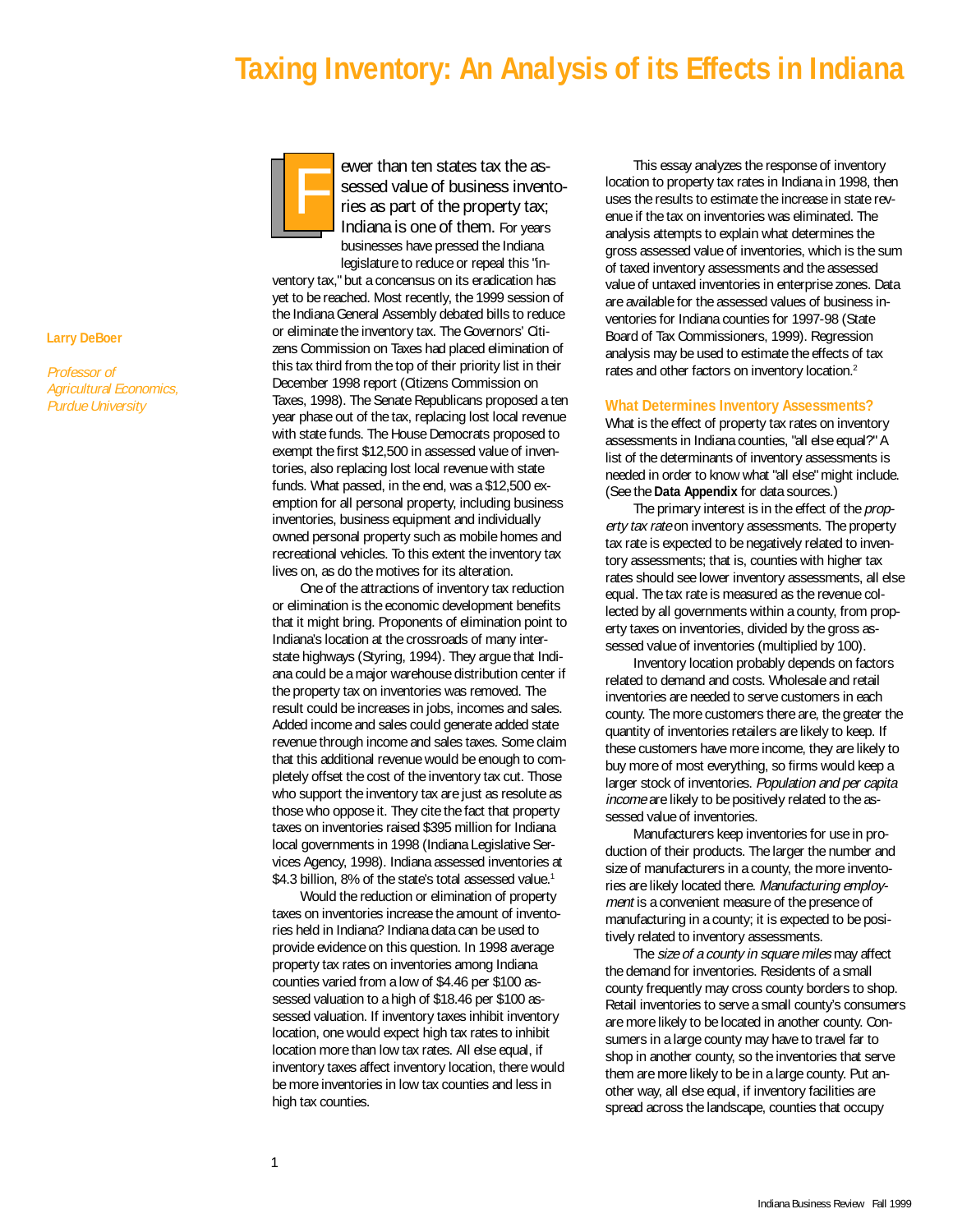more of that landscape will have more inventories than counties that occupy less. The larger the county in square miles, the more inventory assessed value it is likely to have.

Tax rates are a cost side variable. Also on the cost side are enterprise zones, which provide firms with a tax exemption for their inventories. The effect of enterprise zones is incorporated into the average county property tax rates on inventories. But the zones may have an independent effect, indicating a "business friendly" environment. The presence of an enterprise zone in a county is expected to have a positive effect on inventory assessments, beyond the effect on property tax rates.

The convergence of interstate highways in Indiana could make the state a prime location for warehouse facilities. Major highways reduce travel time, and so reduce the cost of serving regional markets. Some Indiana counties have interstate highway mileage within their boundaries, while some do not. In addition, some have state four lane highway mileage and some do not. The number of miles of major roads in a county is expected to be positively related to inventory assessments.

## **Table 1 Means and Standard Deviations**

| Variable                        | <b>Mean</b> | <b>Standard Deviation</b> |
|---------------------------------|-------------|---------------------------|
| <b>Inventory Assessed Value</b> | 49,558.06   | 96,554.89                 |
| Population                      | 63,740.30   | 104.568.10                |
| Per Capita Income               | 20.310.74   | 2,987.69                  |
| <b>Manufacturing Employment</b> | 7,481.01    | 12,036.79                 |
| <b>Square Miles</b>             | 389.89      | 96.08                     |
| <b>Property Tax Rate</b>        | 7.50        | 1.66                      |
| <b>Enterprise Zone</b>          | 0.20        | 0.40                      |
| <b>Highway Miles</b>            | 39.67       | 44.84                     |
| Rent                            | 238.48      | 50.37                     |
| Wage                            | 21,811.13   | 3,596.99                  |
| <b>Distance to Metro Area</b>   | 9.83        | 10.72                     |

Warehouse facilities require land, which must be purchased or rented. Firms are less likely to locate warehouses where land is more costly. No data on land rents are available, but data on contract rents for rental housing are. These rents partially reflect the rental value of land in the county. Contract rent is expected to be negatively related to inventory assessments.

Warehouse facilities also require employees. Firms may avoid locating warehouses in counties where employees are expensive—that is, where wages are high. The *average wage* in the county is expected to be negatively related to inventory assessments.

Finally, the distance of the county from the nearest metropolitan area may have an effect, though its direction is open to question. On the one hand, firms may locate warehouses in counties close to a metro area in order to serve the demands of the large number of people nearby. The closer to a metro area, the larger inventory assessments are expected to be. On the other hand, consumers in counties close to a metro area may shop in the metro county rather than in their home counties. With fewer customers, local firms may stock fewer inventories. The closer to a metro area, the smaller inventory assessments are expected to be.

**Table 1** shows the variable means and standard deviations. For the regression, all data are converted to natural logarithms, except the enterprise zone dummy variable, the highway miles variable and the distance to metro area variable. These latter three have some counties with zero values, and the logarithm of zero is not defined. Coefficients on logarithmic variables may be interpreted as elasticities, meaning that they show the percentage effect on inventories of a one percent change in the explanatory variable. For example, the coefficient on population will show the percent change in inventory assessments expected from a one percent change in population. Coefficients on the non-logarithmic variables may be interpreted as the percentage effect on inventories of a one unit change in the explanatory variable. For example, the coefficient on highway mileage will show the percent change in inventory assessments from a one mile change in highway mileage.

## **Regression Results**

**Table 2** presents the results of two regressions. The first includes all the variables described above. The second includes only explanatory variables that are significant at least at the ten percent level. The statistical problem of heteroskedasticity was not present in the first regression, according to the White Test. It was present in the second regression, so the results reported here are corrected for heteroskedasticity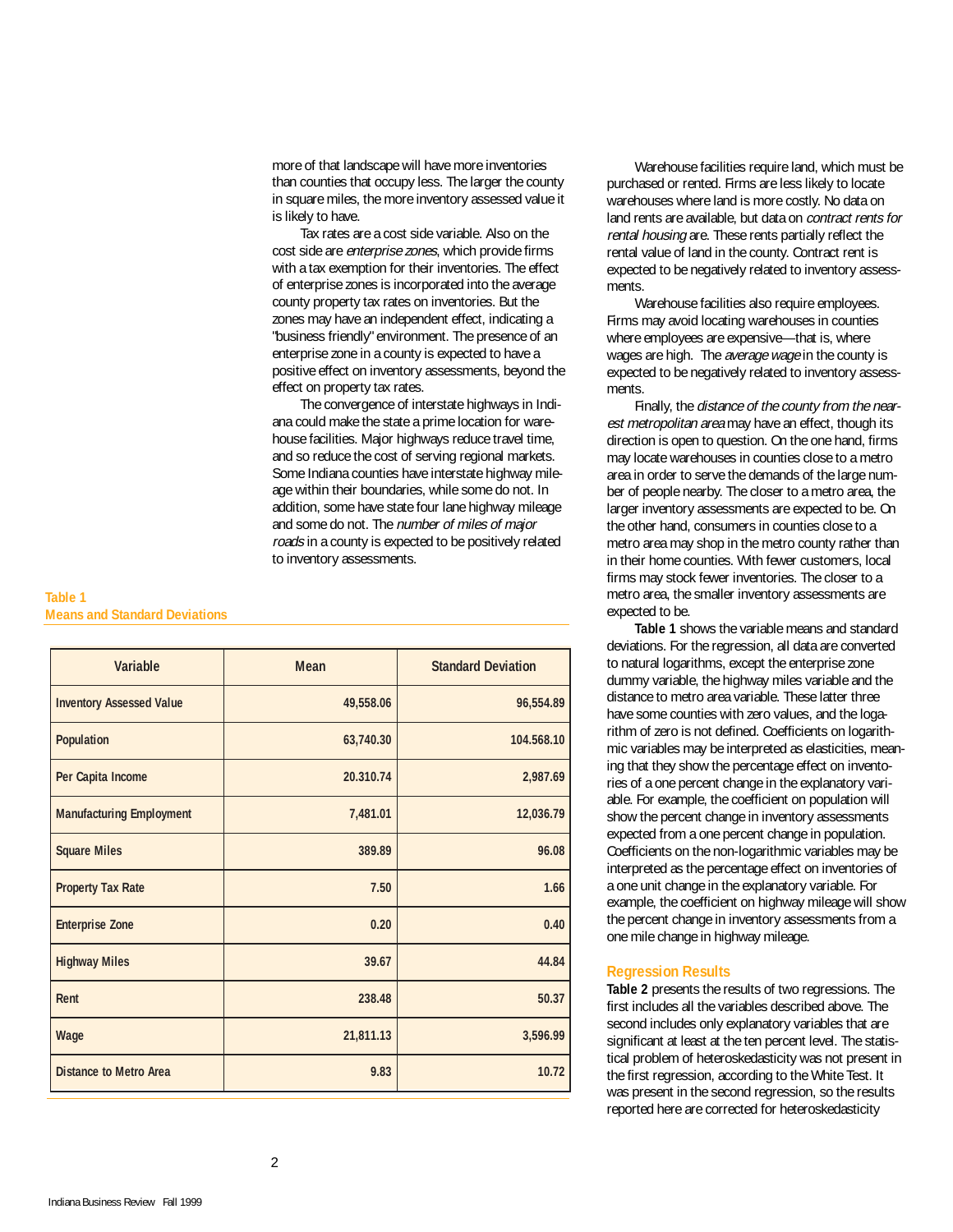using the White heteroskedasticity-consistent standard errors and covariance correction. The Rsquared statistic measures the share of the variation in inventories explained by the explanatory variables. The R-squared statistic indicates that each equation explains about 94% of inventory variation.

The enterprise zone, rent and wage variables are dropped for estimation of the second regression. The enterprise zone and rent variables are dropped because they are far from significant in the first. The wage variable is also dropped, though it is significant in the first. The reason is that once the other two variables are eliminated, and the heteroskedasticity correction is made, the wage variable is no longer

#### **Table 2 Regression Results**

|                                                                               | <b>Regression 1</b> |             | <b>Regression 2</b> |             |  |  |
|-------------------------------------------------------------------------------|---------------------|-------------|---------------------|-------------|--|--|
| <b>Explanatory Variable</b>                                                   | Coefficient         | t-Statistic | Coefficient         | t-Statistic |  |  |
| Constant                                                                      | $-14.6560**$        | $-4.48$     | $-10.9123**$        | $-3.32$     |  |  |
| Population                                                                    | $0.6157**$          | 4.87        | $0.5004**$          | 5.21        |  |  |
| Per Capita Income                                                             | $0.8423**$          | 2.11        | $1.1344**$          | 3.43        |  |  |
| <b>Manufacturing Employment</b>                                               | $0.3708**$          | 7.62        | $0.4242**$          | 7.28        |  |  |
| <b>Square Miles</b>                                                           | $0.2462*$           | 1.97        | $0.2719**$          | 2.45        |  |  |
| <b>Property Tax Rate</b>                                                      | $-0.4506**$         | $-2.30$     | $-0.3831**$         | $-2.57$     |  |  |
| <b>Enterprise Zone</b>                                                        | $-0.1070$           | $-0.98$     |                     |             |  |  |
| <b>Highway Miles</b>                                                          | 0.0018              | 1.43        | $0.0022**$          | 2.55        |  |  |
| Rent                                                                          | $-0.2881$           | $-0.81$     |                     |             |  |  |
| Wage                                                                          | $0.7774**$          | 2.56        |                     |             |  |  |
| <b>Distance to Metro Area</b>                                                 | $0.0058*$           | 1.68        | $0.0062**$          | 2.27        |  |  |
|                                                                               |                     |             |                     |             |  |  |
| R-squared                                                                     | .9462               |             | .9403               |             |  |  |
| <b>F-statistic</b>                                                            | $142.33**$          |             | 189.11**            |             |  |  |
| White heteroskedasticity test                                                 | 77.06               |             | $72.25**$           |             |  |  |
|                                                                               |                     |             |                     |             |  |  |
| *Significant at 10% confidence level<br>** Significant at 5% confidence level |                     |             |                     |             |  |  |

significant. In the first regression the wage variable has a sign opposite of what is expected. Higher wage costs were expected to discourage inventory location, but according to the regression higher wages are associated with more inventories. It may be that the wage variable, like the income variable, measures the purchasing power of local consumers. Support for this possibility comes from the fact that the per capita income variable becomes more significant (a higher t-statistic) when the wage variable is eliminated. The correlation between the two variables is .603, which is relatively high. In the first regression, the highway miles variable is not significant, but when included in the second regression it is significant.

The variables that remain in the second regression all have the expected signs, and all are significant at the 5% confidence level. The demand side variables, population, per capita income and manufacturing employment, are all positive. Firms appear to locate inventories close to their customers, whether these customers are consumers or firms. The coefficient on square miles is also positive, indicating that in larger counties consumers are less likely to cross county boundaries to shop. Demand side considerations appear to dominate the distance to metropolitan area variable. Its positive coefficient implies that consumers are more likely to shop in their home county when a metropolitan area is farther away. On the cost side, highway miles has a positive coefficient. This implies that the presence of four lane highways increases the attractiveness of a county for warehouse facilities. Add five miles of four lane road and inventory assessments rise one percent.

Property tax rates affect inventory location. Higher property taxes result in fewer inventories located within the county. The coefficient in the first regression is -.45, the coefficient in the second is -.38. These imply that each ten percent increase in the tax rate (for example, from \$8.00 to \$8.80 per \$100 assessed value) is associated with an approximately four percent reduction in inventory assessments.

# **Tax Elasticity of Business Activity**

Proponents of inventory tax elimination argue that it would increase the amount of inventories in Indiana, and hence the jobs and income related to inventories. Evidence exists showing that economic activity is likely to increase if business taxes are reduced. The size of this increase may be represented by a tax elasticity, showing the percentage increase in business activity in response to a one percent reduction in business taxes. Many studies have provided many estimates of the size of this effect. Timothy Bartik (1991) has done the most complete review of the literature on the effects of state and local taxes on economic development. Bartik writes: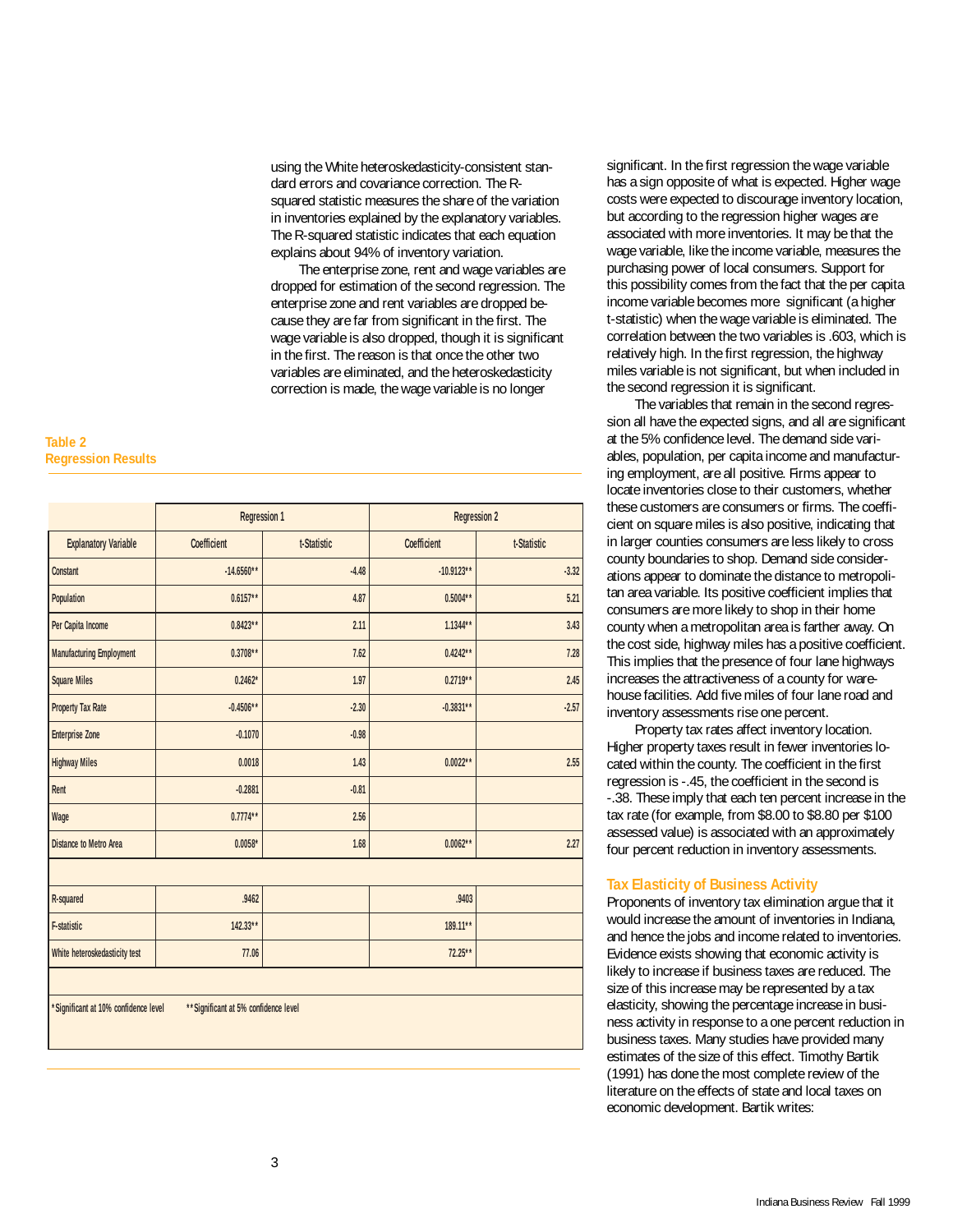th<br>w the lor<br>with re<br>to lie<br>interme the long-run elasticity of business activity with respect to state and local taxes appears to lie in the range of –0.1 to –0.6 for intermetropolitan or interstate business location decisions, and –1.0 to –3.0 for intrametropolitan business location decisions. That is, if a given small suburban jurisdiction within a metropolitan area raises its taxes by 10 percent, it can expect in the long run a reduction in its business activity by from 10 to 30 percent. If an entire metropolitan area or state raises its taxes by 10 percent, the estimated long run effect would be a reduction of business activity between 1 percent and 6 percent. These estimated tax effects assume public services are held constant as taxes change (pp. 43-44).

The conclusion that tax rates have any effect on business activity is controversial, however. Recently, more studies than not have found that taxes influence business activity, but some studies have found otherwise. McGuire (1992), reviewing Bartik's book, concluded from the same evidence that "the effects of state and local tax policy are so uncertain that concern over this issue should not be a driving force in general fiscal policy decisions" (p.458).

This study finds that taxes affect business activity. The assessed value of inventories is one measure of business activity, so the coefficients on the property tax rate may be treated as tax elasticities. The elasticities of -.45 and -.38 are within Bartik's intermetropolitan range of -0.1 to -0.6.

Inventories are a narrow measure of business activity, so the relationship between the results here and Bartik's range should be interpreted with care. Increases in inventory assessments may be associated with added economic activity. A larger quantity of inventories held in Indiana could increase income of Indiana residents if firms locate more inventory facilities in the state, requiring more employees who earn more income. However, increases in inventory assessments may be associated with changes in the way firms operate. If inventory taxes are cut, keeping inventories is less expensive. This may encourage firms to substitute one method of production for another, while the level of business activity changes little. For example, with inventories cheaper, firms might decrease their emphasis on "just in time" inventory methods. They might dismiss truck drivers and hire warehouse employees, with little change in the overall level of employment or economic activity.

The tax elasticities estimated here may reflect tax effects on both economic activity and on firm operations. The tax elasticity for economic activity alone is probably smaller than the elasticities estimated here. Recent studies using tax elasticities for

Indiana have used more conservative estimates. Styring (1994) reviewed the literature and settled on –0.15 in his analysis of the effect of inventory taxes in Indiana. Bohannon and McClure (1998) reviewed the literature and settled on –0.30 in their analysis of the effect of property taxes on Indiana output and employment.

## **How Much State Revenue Would Inventory Tax Elimination Generate?**

The property tax on the assessed value of inventories—the inventory tax—raised \$395 million in calendar 1998. It is 8% of total assessed value. Coincidently, it is also 8% of all business taxes, which include property taxes on business equipment, land and buildings, business income and corporate income taxes, and other business taxes. Eliminating the inventory tax would reduce business taxes by 8%. This would increase business activity and generate new revenues from other state taxes. How much?

**Table 3** shows a series of calculations using tax elasticities of -0.1, -0.4 and -0.6. Bartik's range was -0.1 to -0.6. The above regressions found an elasticity of approximately -0.4, a figure which probably includes both economic activity and business operation effects. An 8% tax cut with an elasticity of –0.1 would imply an increase in business activity of 0.8%; an elasticity of –0.4 would imply an increase of 3.2%; an elasticity of -0.6 would imply an increase of 4.8%.

Suppose state income reflects these changes in business activity, that is, as business activity increases, employment and wages rise, increasing state income. Additional elasticities may be used to estimate the change in state revenue from percentage increases in income. Regression results for the state income and sales taxes show income elasticities of 1.14 and 0.93, respectively. This means that each one percent increase in income results in a 1.14% increase in income tax receipts and a 0.93% increase in sales tax receipts. In fiscal 1998 Indiana raised \$3,433 million in income taxes and \$3,278 in sales taxes.

**Table 3** shows the implications of these estimates for state revenue. For example, a tax elasticity of -0.4 implies an increase in business activity of 3.2%. If this is a 3.2% increase in income, the income and sales elasticities imply increases in income and sales tax revenues of 3.65% and 2.98%, respectively. Taking fiscal year 1998 income and sales tax collections as a base, the increases in revenue are \$125 million and \$98 million, respectively, for a total state revenue increase from these two taxes of \$223 million. An additional \$172 million would be required to offset the \$395 million inventory tax cut.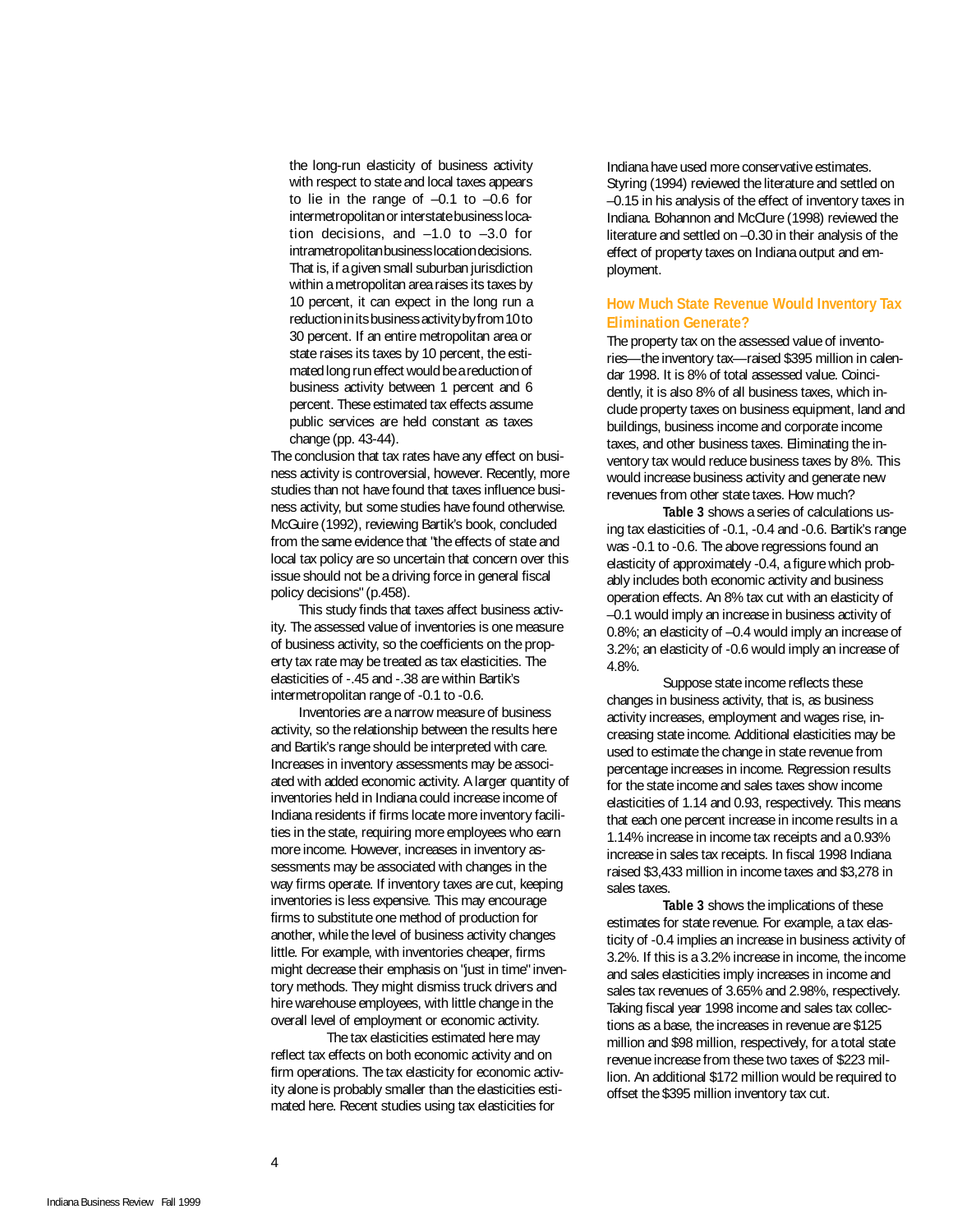## **Table 3 Calculation of Added State Revenue From Tax Elasticities**

| <b>Business Tax Elasticity</b>                                                              | $-0.1$        | $-0.4$        | $-0.6$        |
|---------------------------------------------------------------------------------------------|---------------|---------------|---------------|
| <b>Business Tax Reduction</b>                                                               | 8%            | 8%            | 8%            |
| <b>Increase in Indiana Business Activity</b><br>(Income)                                    | 0.8%          | 3.2%          | 4.8%          |
| Percent Increase in Income Tax<br>Revenue, Income Elasticity=1.14                           | 0.91%         | 3.65%         | 5.47%         |
| Percent Increase in Sales Tax<br>Revenue, Income Elasticity=0.93                            | 0.74%         | 2.98%         | 4.46%         |
| Dollar Increase in Income Tax<br>Revenue, based on FY 1998<br>Revenue=\$3,422 million       | \$31 million  | \$125 million | \$187 million |
| <b>Dollar Increase in Sales Tax</b><br>Revenue, based on FY 1998<br>Revenue=\$3,278 million | \$24 million  | \$98 million  | \$146 million |
| <b>Total Added State Revenue</b>                                                            | \$54 million  | \$223 million | \$333 million |
| Added Cost to Replace \$395 million                                                         | \$341 million | \$172 million | \$62 million  |

These added revenue figures represent what would have happened had the inventory tax been completely eliminated for tax payments in 1998. The figures will grow in future years as income and sales tax revenues grow, because the percentage increases in revenues will correspond to larger dollar figures. Added revenues could also grow if, in future years, the inventory tax becomes a larger share of total business taxes. Its elimination would then represent a bigger business tax cut. Of course, in future years inventory tax revenue will increase as well, meaning more revenue must be generated to offset its elimination.

These are long run elasticities. At first, the responses of income to tax changes might be smaller, because it takes time for businesses to change business plans, hire new employees and construct new facilities. When all of these changes are complete, the total effect is reflected by these tax elasticities.

Added state revenue does not fully offset the \$395 million cost of inventory tax elimination in any of these simulations. A tax elasticity of about –0.7 would be required for the state tax revenue increases to fully offset the inventory tax cuts. This is beyond Bartik's range of -0.1 to -0.6, and a bigger response than the inventory assessment elasticity of -0.4 found in the above regression.

# **Conclusion**

This paper reports the results of a statistical analysis of the effects of property tax rates and other factors on the assessed value of inventories in Indiana counties in 1997-98. It then applies these results to the question of whether enough extra state revenue would be generated from the elimination of property taxes on inventories to fully offset lost revenue. The evidence here implies that:

> • Lower property taxes are associated with a greater amount of inventory assessments, with each 10% reduction in inventory taxes raising the assessed value of inventories about 4%. Reduction or elimination of property taxes on inventories would likely increase the quantity of inventories held in Indiana.

• This tax effect is probably not large enough for inventory tax cuts to be completely offset by added state income and sales taxes from increased business activity.

• All else equal, firms locate their inventories to be near their customers.

• The presence of four lane highway mileage increases the level of inventories kept in a county.

The most important result here is the 4% increase in inventory assessments for each 10% tax rate reduction. It might be argued that the estimate of this response is too small. It is based solely on variations in Indiana tax rates and Indiana inventories. Perhaps the elimination of the property tax on inventories would encourage the location of inventories in Indiana from out of state. This would imply a bigger inventory response to tax rates.

However, it also might be argued that the estimate of this response is too big. As noted above, part of the increase in inventories in response to an inventory tax cut represents a change in business operations. With inventories cheaper, businesses may hire warehouse workers and fire truckers, with little or no change in total employment. There may also be a data problem. Businesses hold tax sales to reduce their inventory assessments on March 1. The assessed value of inventories undoubtedly understates the quantity of inventories on hand throughout the rest of the year. Businesses in high tax counties probably make greater efforts to reduce inventories on the assessment date than do businesses in low tax counties. If so, high tax county inventories are understated by more than low tax county inventories. This implies that some of the relationship between tax rates and inventory assessments is an illusion, true on March 1 but at no other time of the year.

Finally, this analysis focuses only on inventory taxes, not on other policies that could enhance economic development. The results here imply that